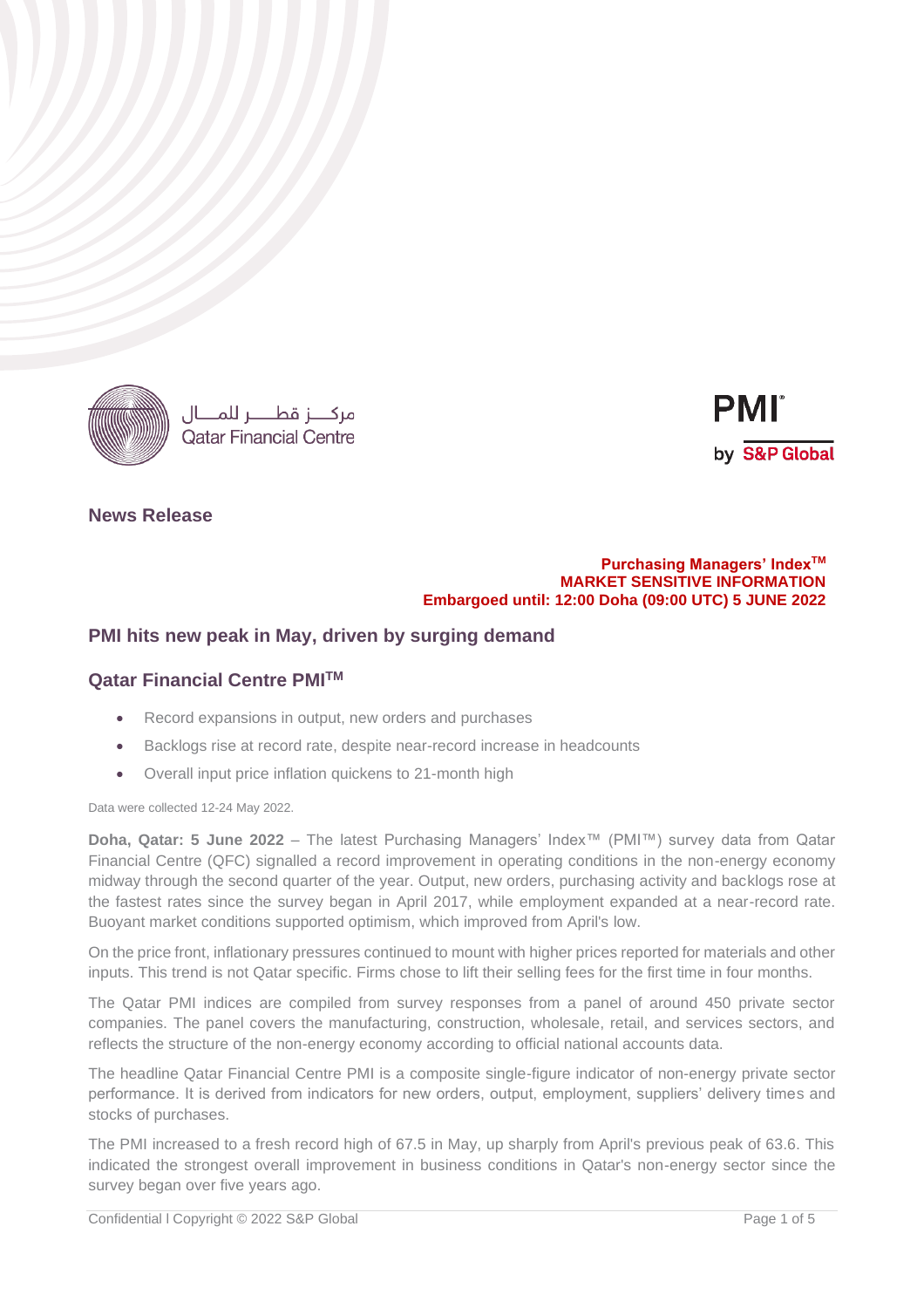A record uplift in new orders underpinned the strongest expansion in output in the survey's five-year history. There were also mentions of greater tourist activity, the upcoming FIFA World Cup, retreating pandemic restrictions and shorter lead times.

Manufacturers recorded by far the strongest uplift in output, followed by services, wholesale & retail, as well as construction, respectively.

Sustained expansions in demand led to further capacity pressures at Qatari non-energy firms. In fact, outstanding business rose at the quickest rate in the series history, accelerating sharply from the previous peak in April. Firms sought to tame rising backlogs by lifting their headcounts at a near-record rate.

Higher output requirements led companies to raise their buying activity at a survey-record rate. Stocks of purchases meanwhile rose at the fourth-strongest rate in the series history.

Firms were confident that workloads would rise over the coming 12 months, with sentiment improving in May. The upcoming FIFA World Cup and hopes of greater tourist activity were key drivers of optimism. By subsector sentiment was strongest among service providers.

Finally, price pressures continued to build midway through the second quarter of the year, with average overall input costs rising in each of the last ten months. In fact, the rate of inflation was the strongest since August 2020. In response, companies lifted their selling prices for the first time in four months.

# **QFC Qatar PMI™ vs. GDP**



Sources: QFC, IHS Markit, Qatar's Planning & Statistics Authority.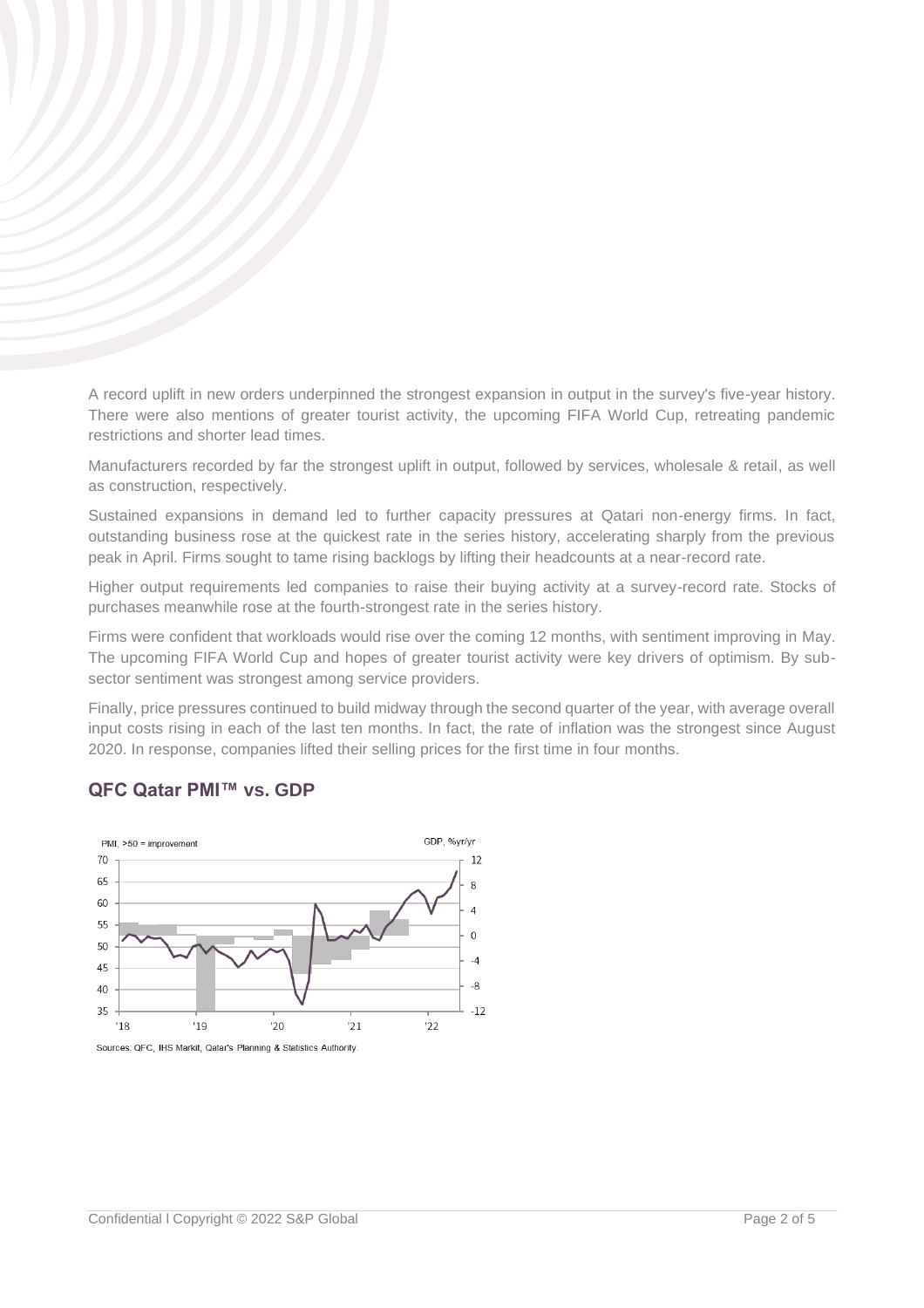## **Financial sector expands at record rate in May**

- Output and new orders expand at fresh record-rate in May
- Sentiment improves to three-month high
- Inflationary pressures continue to mount

Latest PMI data on Qatar's financial services sector signalled another sharp improvement in business activity, driven by a record uplift in new business in May.

As a result, business confidence improved to a three-month high. Supportive demand conditions encouraged firms to raise their staffing levels during the month. Headcounts have now risen continuously over the last nine months with the latest expansion the strongest since October 2021.

Higher headcounts, along with a general rise in expenses led to a solid, albeit softer, increase in overall input prices. Output charge inflation quickened, however, and was the fifth-fastest in the series history.

## **Comment**

Yousuf Mohamed Al-Jaida, Chief Executive Officer, QFC Authority:

*"May PMI data revealed another unprecedented improvement in business activity in Qatar's non-energy private sector. Record uplifts in output, new orders, purchasing activity and backlogs were reported while employment levels rose at a near-record rate.* 

*"Firms were also optimistic that strong demand conditions would persist as we move closer towards the much*anticipated FIFA World Cup. Meanwhile, rising backlogs should support sustained output growth throughout the summer *as firms work actively to clear outstanding orders that have built up especially over the last year or so.* 

*"There were also positive signs on the supply front with firms reporting the timely delivery of materials and other inputs, which should also support activity over the course of the year.* 

*"Inflationary pressures continued to mount, however, but firms have taken advantage of buoyant market conditions and in turn have raised selling prices to protect their profit margins."*

**– ENDS –**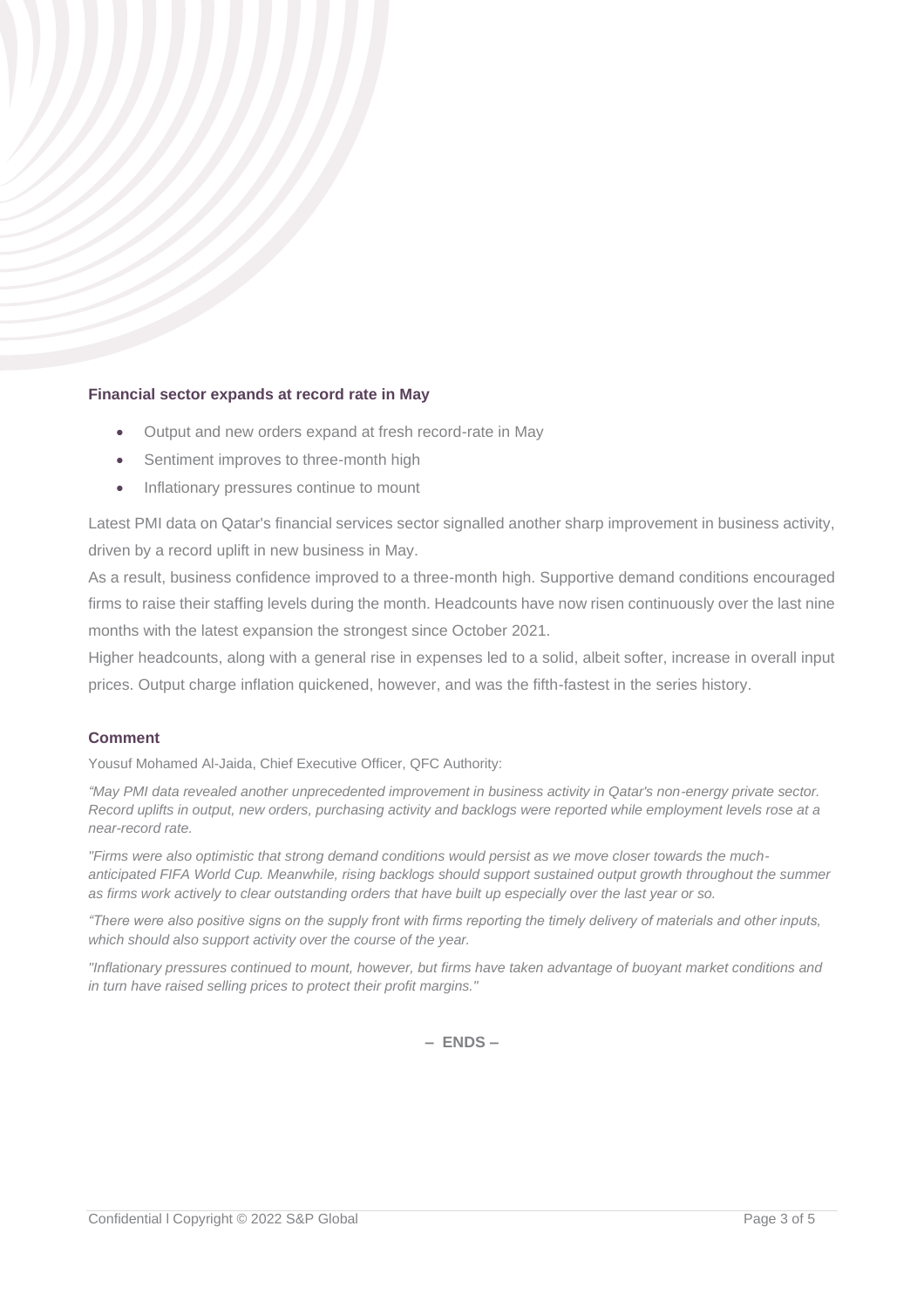## ABOUT THE QATAR FINANCIAL CENTRE

The Qatar Financial Centre (QFC) is an onshore business and financial centre located in Doha, providing an excellent platform for firms to do business in Qatar and the region. The QFC offers its own legal, regulatory, tax and business environment, which allows up to 100% foreign ownership, 100% repatriation of profits, and charges a competitive rate of 10% corporate tax on locally sourced profits.

The QFC welcomes a broad range of financial and non-financial services firms.

For more information about the permitted activities and the benefits of setting up in the QFC, please visit qfc.qa

@QFCAuthority | #QFCMeansBusiness@QFCAuthority | #QFCMeansBusiness

### MEDIA CONTACTS

**QFC**: Muna Jabr Al-Thani, Head of Corporate Communications, [m.althani@qfc.qa](mailto:m.althani@qfc.qa)

ENQUIRIES ABOUT THE REPORT **QFC**: [qatarpmi@qfc.qa](mailto:qatarpmi@qfc.qa)

## ABOUT S&P GLOBAL

S&P Global (NYSE: SPGI) S&P Global provides essential intelligence. We enable governments, businesses and individuals with the right data, expertise and connected technology so that they can make decisions with conviction. From helping our customers assess new investments to guiding them through ESG and energy transition across supply chains, we unlock new opportunities, solve challenges and accelerate progress for the world.

We are widely sought after by many of the world's leading organizations to provide credit ratings, benchmarks, analytics and workflow solutions in the global capital, commodity and automotive markets. With every one of our offerings, we help the world's leading organizations plan for tomorrow, today. [www.spglobal.com.](http://www.spglobal.com/)

### ABOUT PMI

Purchasing Managers' Index™ (PMI™) surveys are now available for over 40 countries and for key regions including the Eurozone. They are the most closely watched business surveys in the world, favored by central banks, financial markets and business decision makers for their ability to provide up-to-date, accurate and often unique monthly indicators of economic trends.

#### [https://ihsmarkit.com/products/pmi.html.](https://ihsmarkit.com/products/pmi.html)